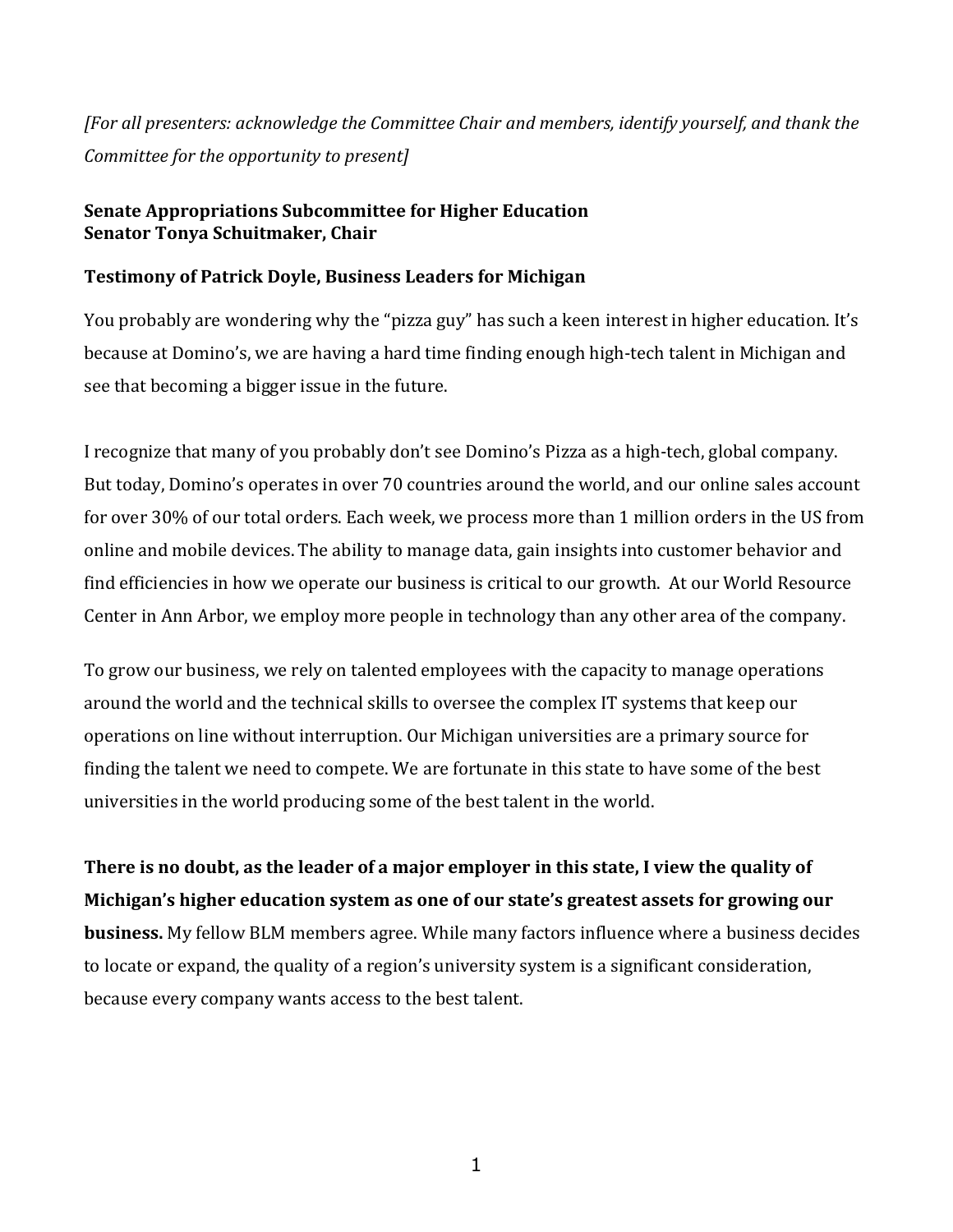That is why higher education has a prominent place in our 2012 Michigan Turnaround Plan. Step 4 of the MTP calls for Michigan to prioritize state investments in those areas that will most promote economic growth, including higher education, and the MTP identifies higher education as one of Michigan's six distinctive assets that can drive future economic growth.

## **Our public universities ARE a major driver of Michigan's economy.**

**Our universities drive talent production**. In Michigan, as a percent of total graduates we produce18% more STEM graduates than the national average.

**Our universities drive innovation**. In 2009, Michigan's universities ranked 10th in Research and Development spending at \$1.7 billion. Why is this important? Because this innovation fuels patent development, business start-ups and ultimately more jobs. In fact between 2004 and 2008, Michigan ranked in the top 5 for patent activity and business start-ups.

**Our universities drive economic growth.** A 2002 study by the Michigan Economic Development Corporation put the total economic impact of Michigan's public universities at almost \$40 billion – at that time representing 12.6% of Michigan's gross state product. In 2010, Michigan's major research universities alone had an estimated economic impact of \$15.2 billion, equal to 4% of our gross state product.

We believe these numbers can grow if we invest in our universities and grow their ability to attract more research dollars, increase innovation, and create more businesses. To realize this potential, we need a long-term, shared commitment to higher education from both the state AND our public higher education institutions.

From the State, we need a commitment to put a higher priority on higher education in the budget. This will help make college more affordable for hundreds of thousands of Michigan young people.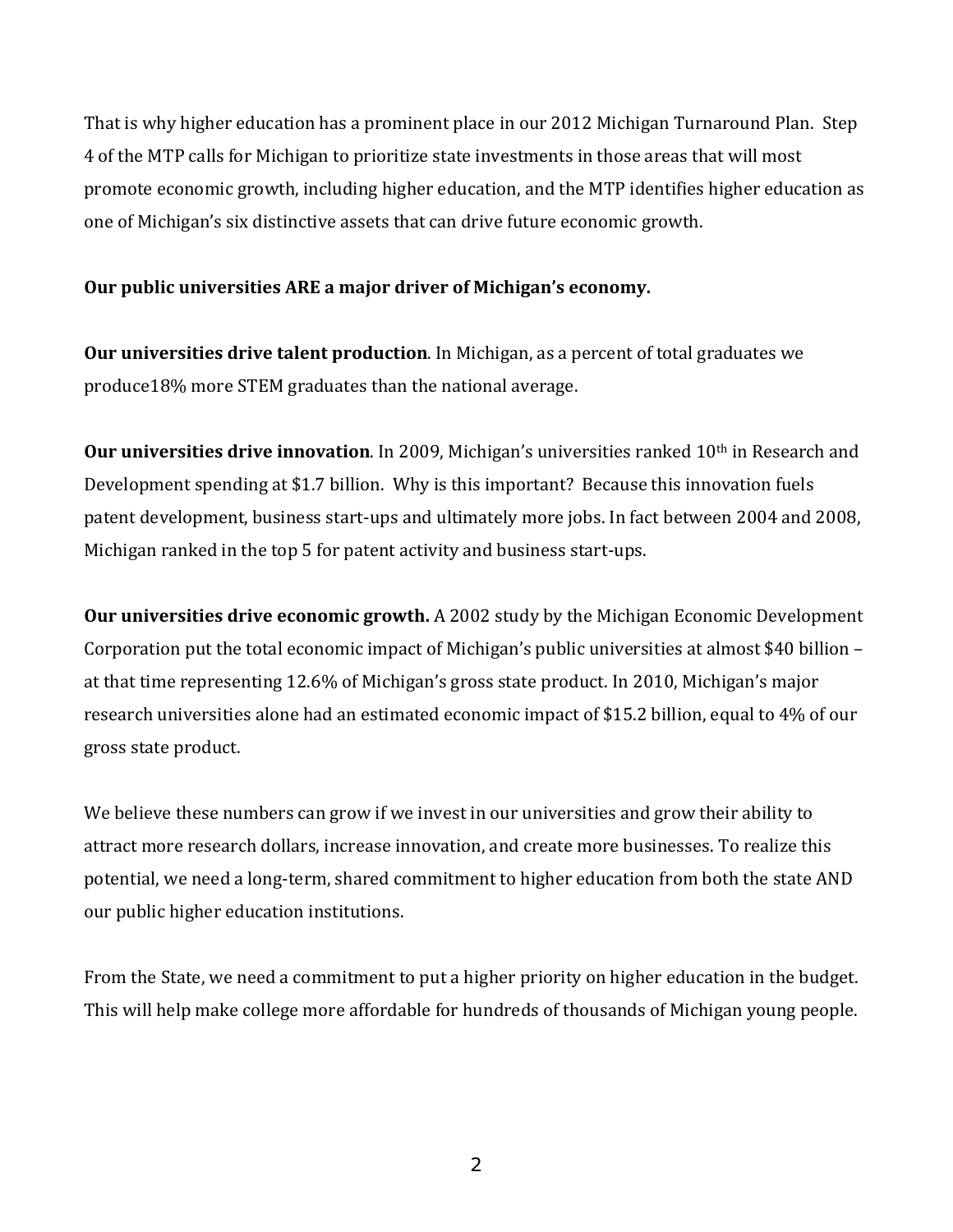From our universities, we need a long-term commitment to help make college affordable by controlling costs. Our universities also need to strive to increase out of state enrollments, **without decreasing or compromising access for in-state students**, to help meet Michigan's future workforce needs because they can't be met just with in-state students as the number of young people in our state is shrinking. Last, they need to increase research and development efforts to best-in-class status and partner with business to increase industry supported R&D **so we can put that ingenuity to work right here in Michigan.**

**I'm here as a member of BLM, an organization made up of 80 CEO's from the largest employers in Michigan, representing over \$1 Trillion in sales and a quarter of the State's GDP , and I'm telling you that increased funding for high quality, affordable Higher Education in Michigan is one of the single most important investments you can make to ensure the future economic growth of Michigan.**

The goal of the MTP is to make Michigan a "Top Ten" state for job, economic and personal income growth. Thanks in great part to the difficult work done by you and your colleagues in the past year, much of the original plan has been fully or partially achieved. We have begun to see some evidence of economic turnaround with lower unemployment, higher economic growth and rising incomes.

While work remains on fiscal, budget, tax and business climate reforms, those measures alone are insufficient for Michigan to become a "Top Ten" state in today's economy. The regions around the nation and the globe that have been most economically successful leverage their unique assets to drive economic growth. Michigan's competitors **are not standing still**.

We hope the work of this committee and your House counterparts represents the beginning of a renewed commitment to one of our state's greatest assets for driving Michigan's economic prosperity.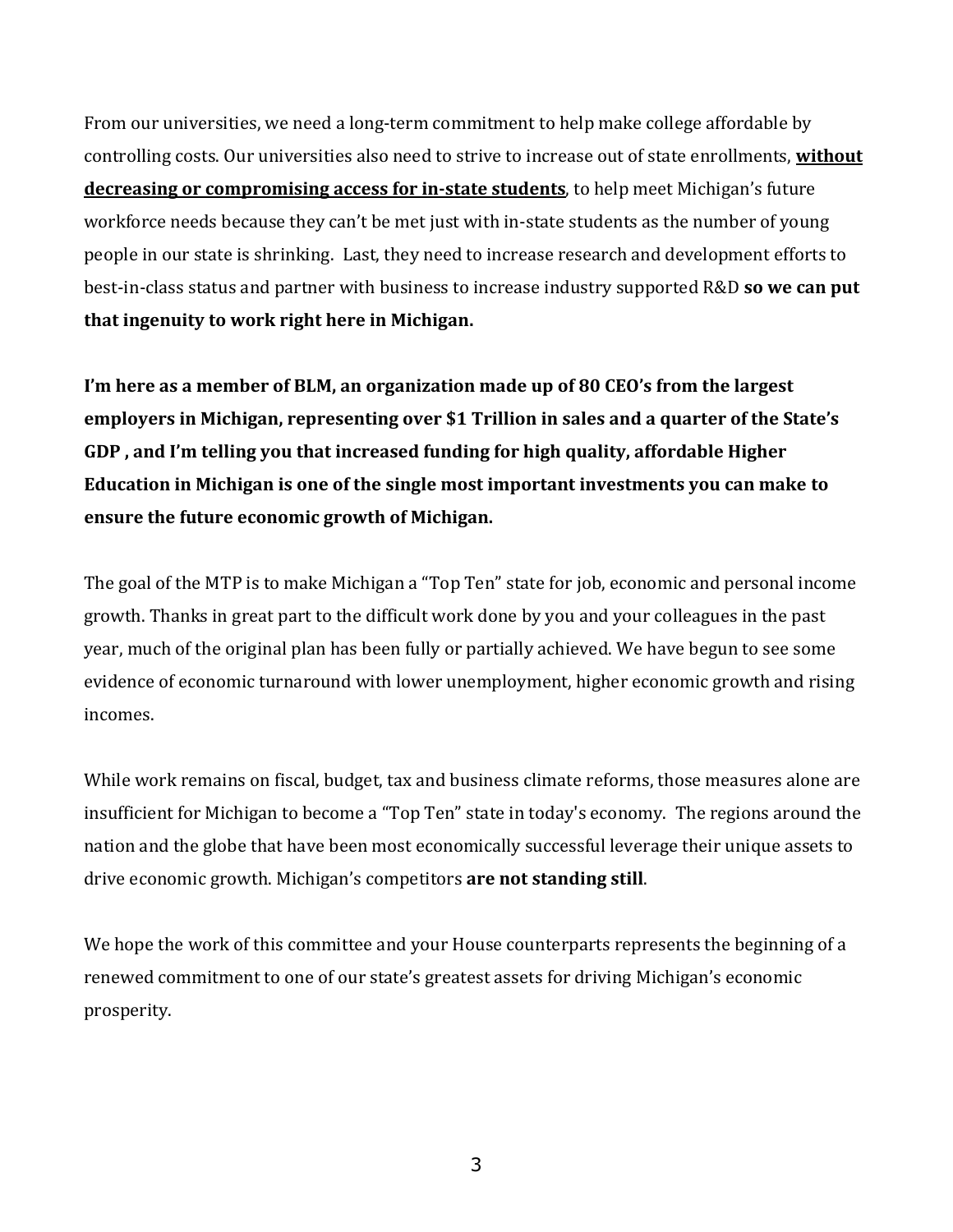#### **Testimony of Philip H. Power, Chairman and founder of The Center for Michigan**

With regard to the State's commitment to higher education, I'd like to draw your attention to a series of articles last month in Bridge Magazine, published by The Center for Michigan.

These articles demonstrated that tuition at 12 of Michigan's 15 public universities showed net student costs higher than their peer institutions across the country. The reason: a decade-long erosion in state support for our public universities. Since 2005, Michigan support for universities has plummeted, recording the third largest drop in the nation and a \$1 billion cut over the past decade. As state support drops, more and more of the cost of college is shifted to students and their families. In effect, the state decided that a college degree is primarily a benefit to the individual and not to the broader Michigan public. I hope Mr. Doyle's comments impress that indeed there is a greater economic good for the state.

When I served on the Board of Regents of the University of Michigan back in the 1980's, state support roughly equaled tuition and student fees. Back in the 1970's, the school got twice as much money from the state as from students and their families. Today, these figures are reversed. The rise in tuition is a direct response to the reduction in state support. Yet tuition increases over the last ten years have not been as large as the cuts to per student appropriations. When adjusting for inflation, state support per student in 2001 was \$8,700; today it is about \$4,600 – a \$4,100 decrease per student in state support – nearly a 50 percent cut. Sadly, we are in the bottom 10 in the nation in per resident support for higher education.

Not surprisingly, the Center's research also discovered a massive bubble in increased student college debt. Students at Michigan's public universities took out nearly \$2 billion in student loans in the 2009-10 school year. The increase for that one year was \$600 million. Student loans per degree granted across all campuses in 2010 was \$28,500, up 44% over 2007. You could nearly fill Spartan Stadium twice with the number of Michigan university students who took out unsubsidized federal Stafford loans in 2010 – loans that bear an interest rate of 6.8%, 70% higher than current 30-year mortgage rates.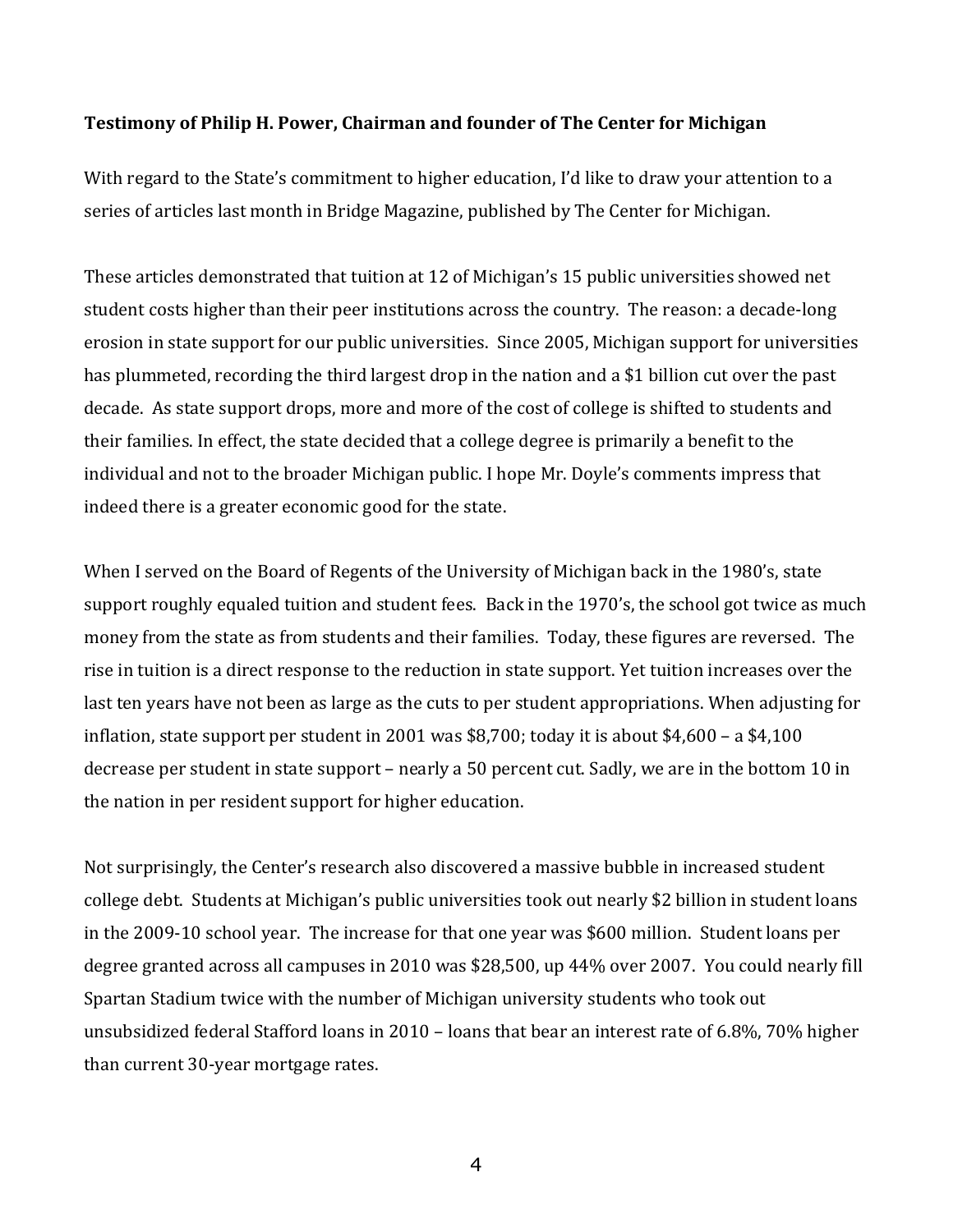The overall consequences are three: 1) Raising the cost bar by many thousands of dollars for young Michiganders hoping to attend college; 2) Saddling college graduates and their families with crushing college debt; 3) Reducing the number of Michigan kids who will get post high school degrees – exactly the credentials state employers are crying for.

These facts alone buttress the conclusion that our present system of financing higher education is simply unsustainable.

I want to be clear that Michigan is not the only state to cut higher education. Indeed, last year alone, 40 states cut support to their public universities. Nor is this a partisan phenomenon. The trend of disinvesting in our public universities in Michigan has spanned both Democrat and Republican Administrations. But Michigan cut deeper and longer than most states.

We must move beyond election cycles and establish a clear long-term state policy objective of moving our university system into the top ten in the nation. Estimates vary, but the Center's research found that just to reach the top ten, we'd have to double today's spending, which means recasting spending priorities. Obviously, this is not possible in one year. But it is clearly possible – and in my view, necessary – over a 10 year period.

We all need to face up to the fact that mediocre funding will inevitably produce mediocre universities, which in turn inevitably will result in mediocre prosperity for Michigan.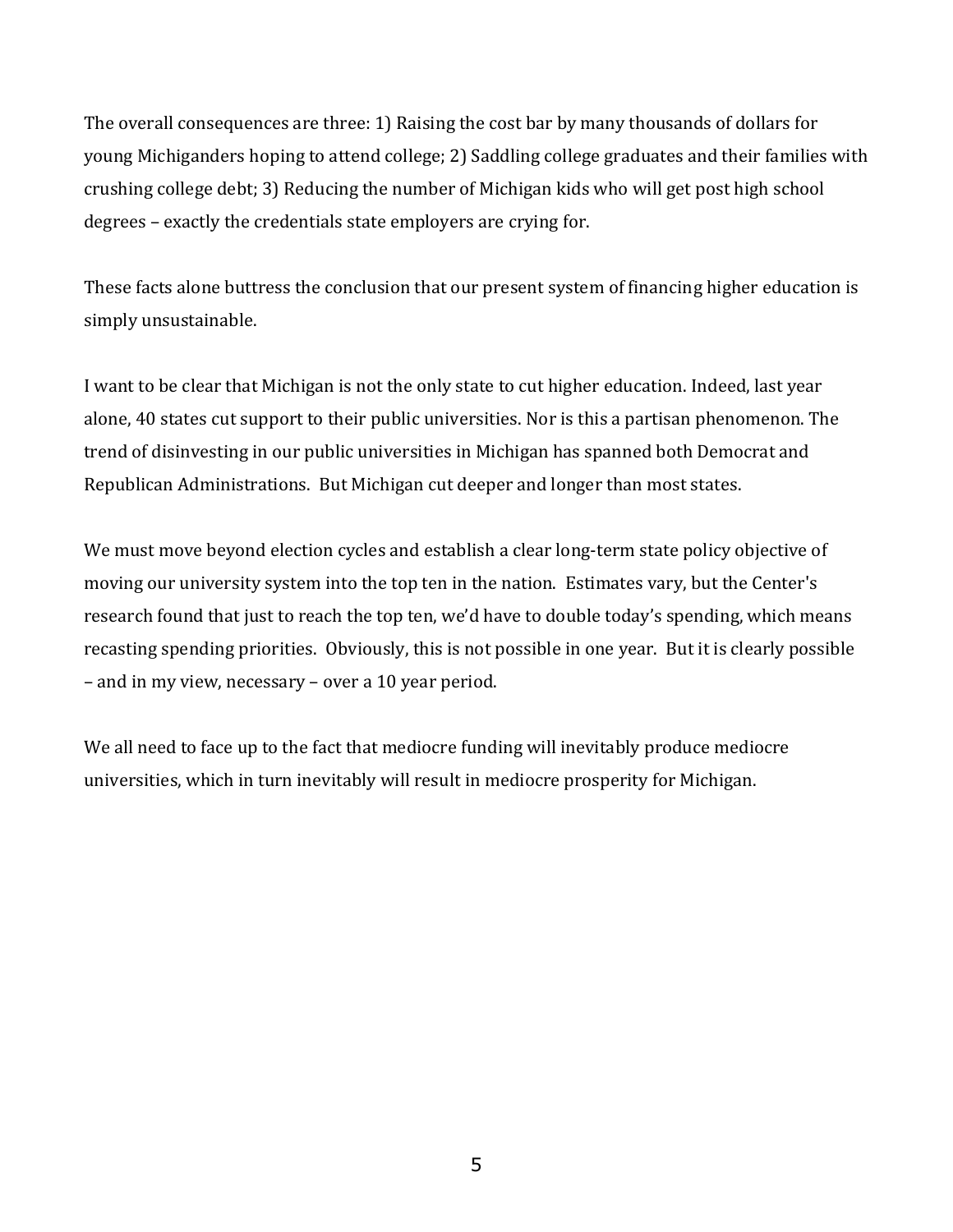# **Testimony of Glenn Mroz, President, Michigan Technological University and Chair of the Presidents Council, State Universities of Michigan**

The presidents and chancellors of Michigan's 15 public universities recognize the need for a shared commitment if Michigan is to realize the full potential our universities can have on the state's economic prosperity.

Like the rest of our state, Michigan's universities have come through a difficult decade, but have worked hard to maintain their position as a driver of the state's economy and a provider of high quality education to an increasing numbers of students. Our universities have increased the number of graduates we are producing – up more than 20 percent this decade. And the quality of our schools as a group remains among the best in the nation.

We have been able to do this in two ways. First, as Mr. Power pointed out, we have increased tuition to partially address reductions in state support. To maintain accessibility for low and middle income students, our universities have earmarked a portion of every tuition increase to augment financial aid for those students. Second, we've cut costs in a variety of ways and are operating more efficiently than ever.

All of our universities today operate on defined contribution plans. **NO universities** offer guaranteed pensions.

To meet rising health care costs, we've increased employee contributions to health care. On average, employees at Michigan universities today pay about 20 percent of their health care costs, in line with the private sector. To minimize costs, we offer pooled health care insurance that allows universities to get the lowest-cost health care possible.

We've collaborated in a number of cost saving strategies, including health, IT hardware and software insurance and property and casualty insurance. And our universities have pruned programs that are not attracting sufficient students, while adding some to meet the needs of employers.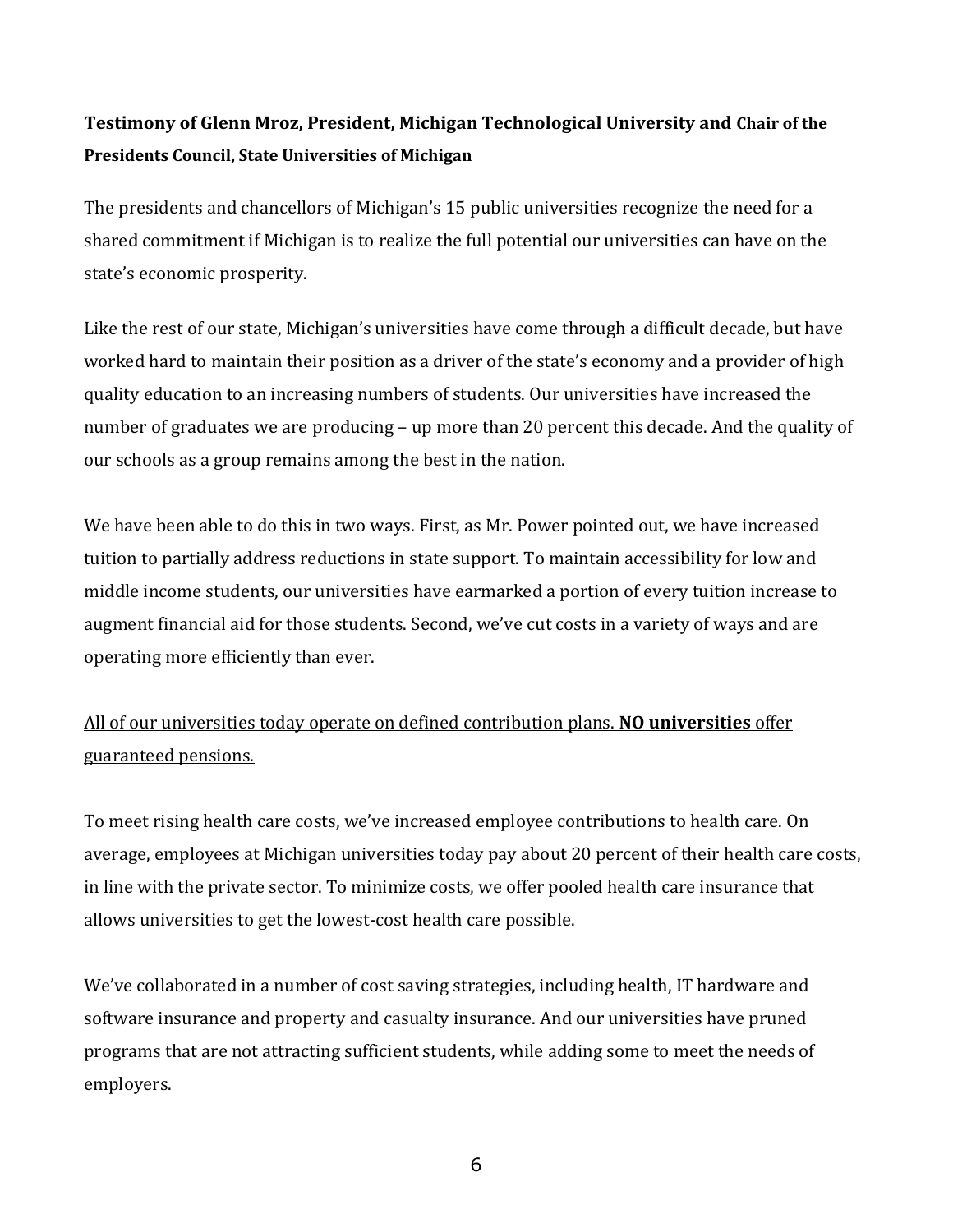One thing all the universities have boosted in recent years has been our attention to job placement. I'm proud to say at Michigan Technological University our job placement rate is 94.6 percent. And employers are willing to pay well for the excellence they find at MTU: the average salary for 2011 MTU grad in software engineering was \$67,000.

We are confident that through diligent efforts to control costs and maintain quality, and through a renewed commitment from the state, we will be able to demonstrate value to state policy makers, our students and their families, and the state's taxpayers.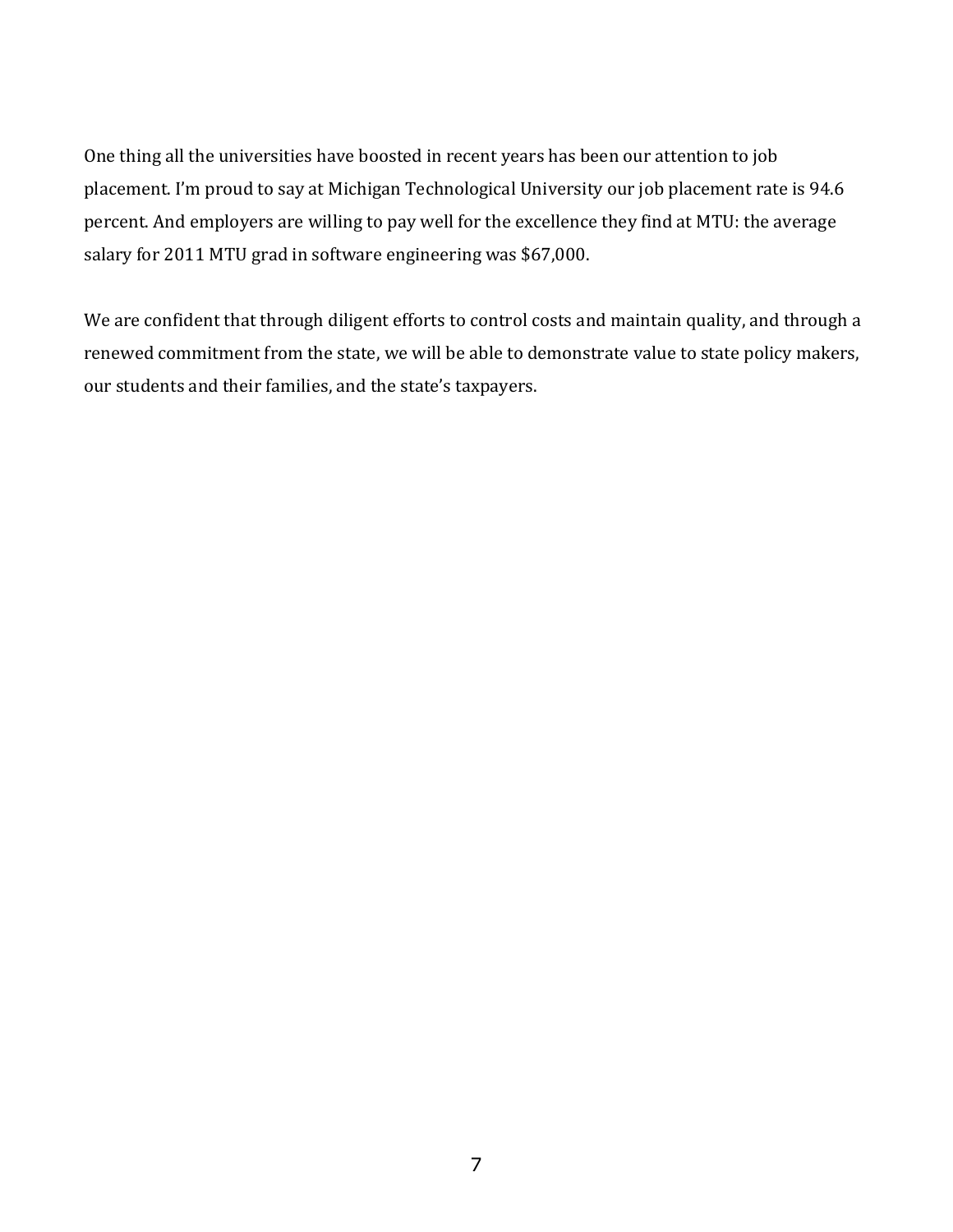### **Testimony of Doug Rothwell, President & CEO, Business Leaders for Michigan**

As Patrick Doyle just outlined, BLM believes that we need a shared commitment from the state and our universities towards higher education recognizing the roles they play not only in talent production, but also in driving innovation and economic growth. We believe the best way to demonstrate this shared commitment is to support a long-term funding goal coupled with annual appropriations that links additional state funding to a set of performance metrics. We are not suggesting that you simply increase funding - we are suggesting an approach that requires our universities to earn additional funding based on measurable performance and accountability. There is evidence that Michigan voters support this approach as well. A recent poll conducted for BLM by the Glengariff Group showed that over two-thirds of the public favor additional state support tied to performance.

We are encouraged that the Executive Budget recommendation provides new funding based on some key metrics. But consistent with the need for "shared commitment," we are here to identify two ways you can improve upon the Administration's proposal and two ways you can support actions we are asking universities to take to strengthen higher education.

The first way you can improve upon the Executive Budget recommendation is to establish stronger standards for performance. Rather than comparing Michigan's universities to their peers across the country, the Administration's proposal measures Michigan's universities against each other. You cannot compare the University of Michigan to Lake Superior State University. They have unique missions and unique student bodies, and they educate those students in unique settings.

In order to accurately gauge the performance of our universities, you should compare them to similar universities in other states. For example, we don't want Ferris State or Grand Valley performing as well as each other, we want them performing as well or better than the best of their peers in the nation if we're to grow the talent we need! At BLM, we are constantly measuring Michigan's GDP, job growth, and personal income growth against the states and regions around the globe with which we most often compete. It makes sense to do the same when judging our universities.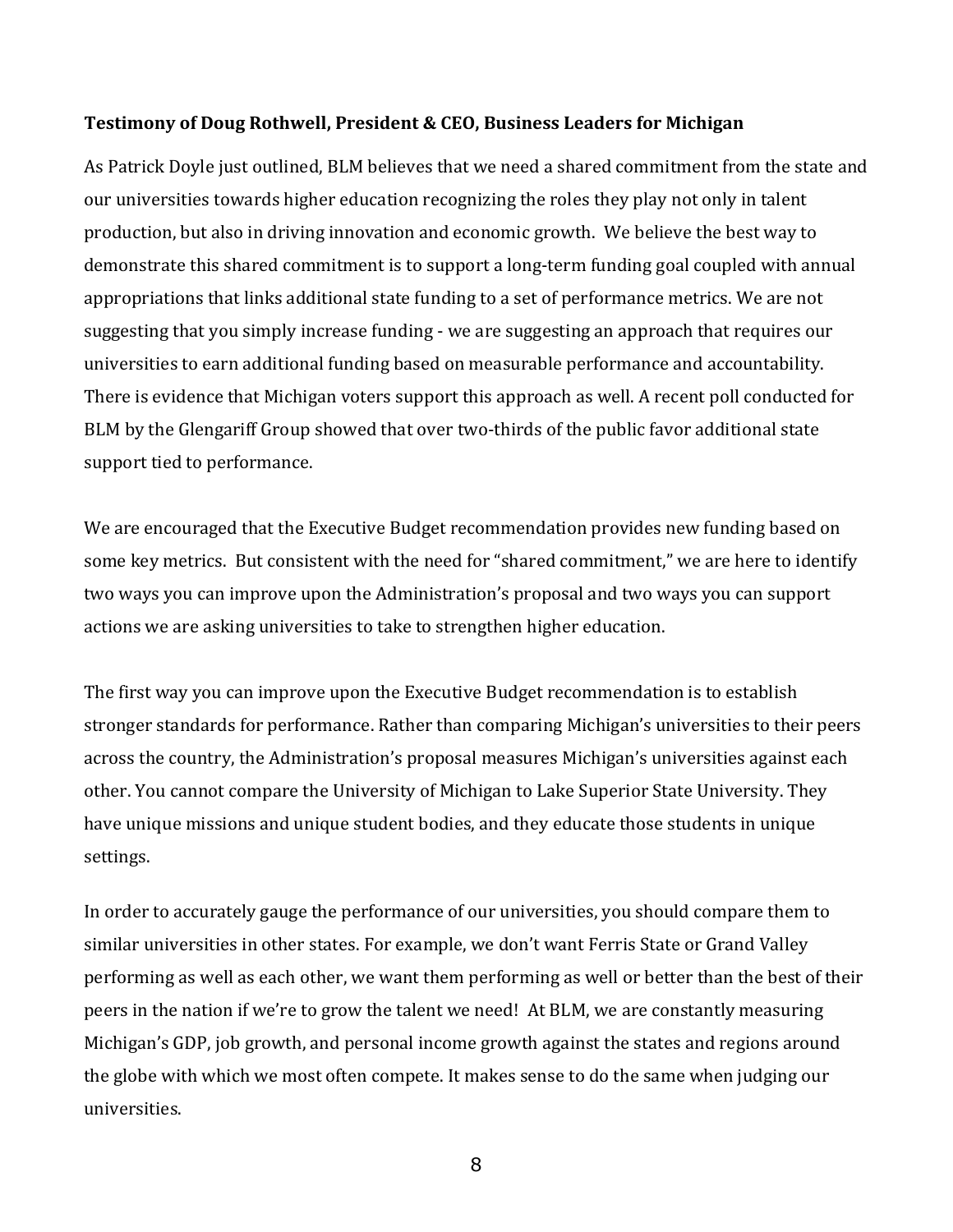Further, the Executive proposal only recognizes progress against past performance and ignores the absolute level of achievement. Progress only tells half the story. For some institutions, they are already performing at top levels, so progress may be incremental or improbable. For example, we believe Michigan should aspire to be a Top Ten state. If you agree with that, then we suggest the state ought to be rewarding "Top Ten" universities achieving this kind of excellence – not punishing them.

The Executive model only measures progress in undergraduate programs. No consideration is given to how our universities compare to their peers in producing advanced degrees. This omission should be corrected, as advanced degrees are not only costlier to provide they are also in great demand by employers, yield the greatest gains in personal income growth and are strong indicators of innovation.

And, the Executive proposal omits any measure of a university's economic impact. We believe excluding such a metric fails to recognize the role higher education plays in today's economy.

The second way you can improve upon the Executive budget recommendation is to embrace a long-term commitment to investing in this critical economic asset. The Executive recommendation treats the Fiscal Year 2013 dollars as a **one-time** expenditure and the Fiscal Year 2014 budget reverts to the Fiscal Year 2012 appropriations. We believe the State should set a goal that by 2022, Michigan's public universities **that are performing** at the level of their top peers be funded at the level of their top peers. In other words, Top Ten performing institutions get funded as such.

Specifically, we respectfully submit for the committee's consideration the following suggestions for improving the Executive budget model:

- Benchmark Michigan's universities against their national peers, using the Carnegie classification system;
- Measure and reward a university's absolute level of achievement as well as their progress;
- Add metrics that further incent quality outcomes, such as graduation rate and retention rate;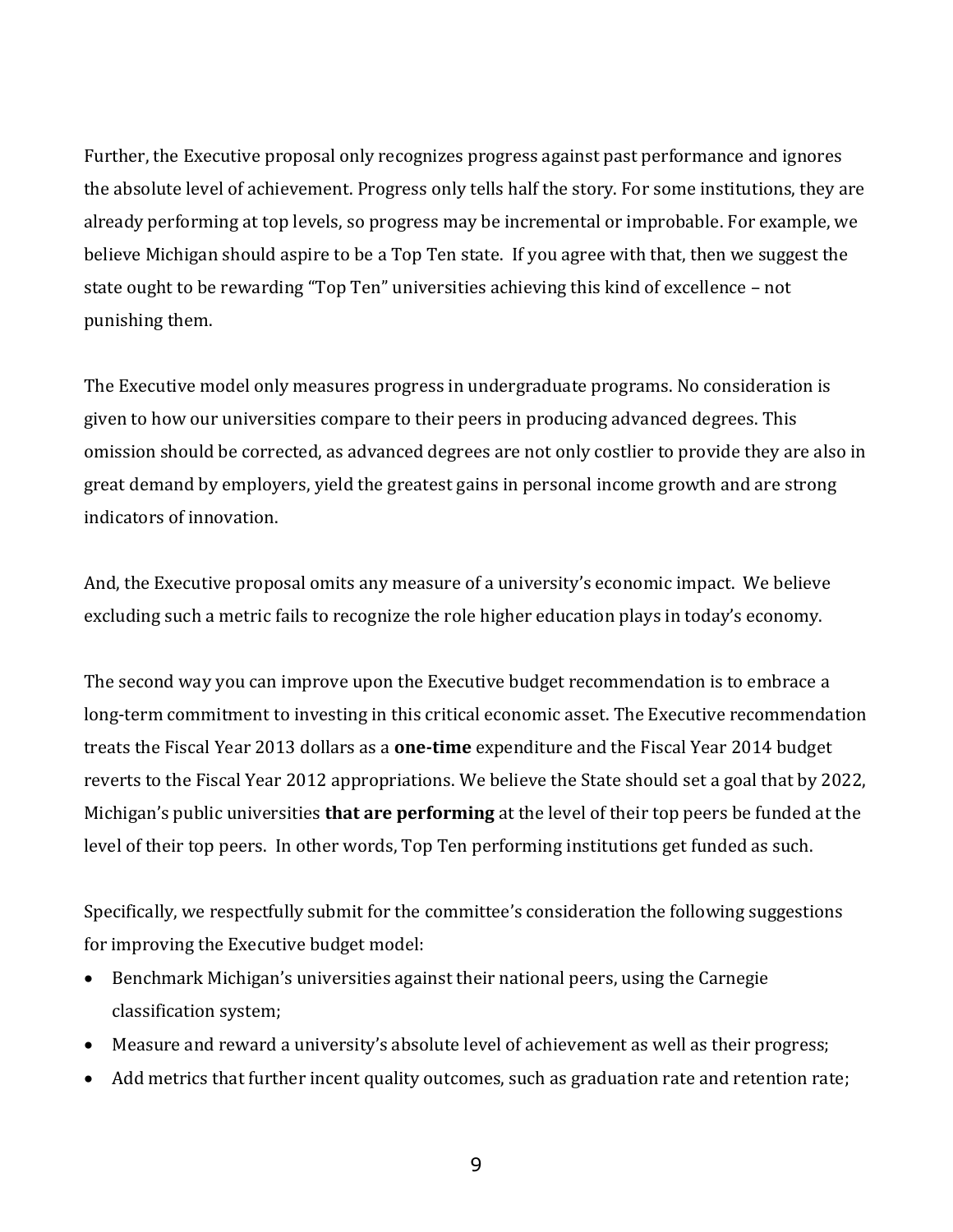- Weight the degrees and completions metric for advanced degrees;
- Add a metric that incentivizes increasing economic impact, such as total research and development expenditures;
- Address affordability and tuition in a manner that doesn't risk driving down quality and outcomes to "average" for the sake of achieving "average" tuition increases. You can do this by:
	- o Adding a metric that incentivizes universities to control administrative overhead, such as the percent of total expenditures devoted to institutional support. ; and
	- $\circ$  Changing the metric from an absolute tuition rate increase benchmark to one that compares our universities to their most affordable peer institutions.

There are also two ways you can help support actions we are asking universities to take. First, support our work with the state's universities to create a performance dashboard. This will include 15 to 20 measures to provide transparency for the public on how our universities are performing on a broad range of efficiency, productivity, and outcome metrics.

Last, it's critical that we acknowledge that we have serious challenges ahead in meeting future workforce needs. We need to think beyond just graduating more Michigan students, as demographic trends show Michigan's K12 pipeline is shrinking.

Michigan faces a projected shortfall of over one million college-educated workers in the next 15 years. We will not be able to fulfill this need by just educating more Michigan students. We need to expand enrollment. 11 of Michigan's 15 public universities are below their national peers in the percentage of out-of-state students they educate. Without reducing or compromising access for instate students, those universities should strive to attract more students from outside Michigan and we shouldn't discourage them from doing so.

This would benefit Michigan in two ways. First, it would add to Michigan's already talented workforce pipeline. Second, it would increase the positive impact our higher education institutions have on Michigan's economy. Just increasing enrollment to their peer averages could realize a direct economic impact of over \$200 million over four years from increased tuition revenue to our state alone.